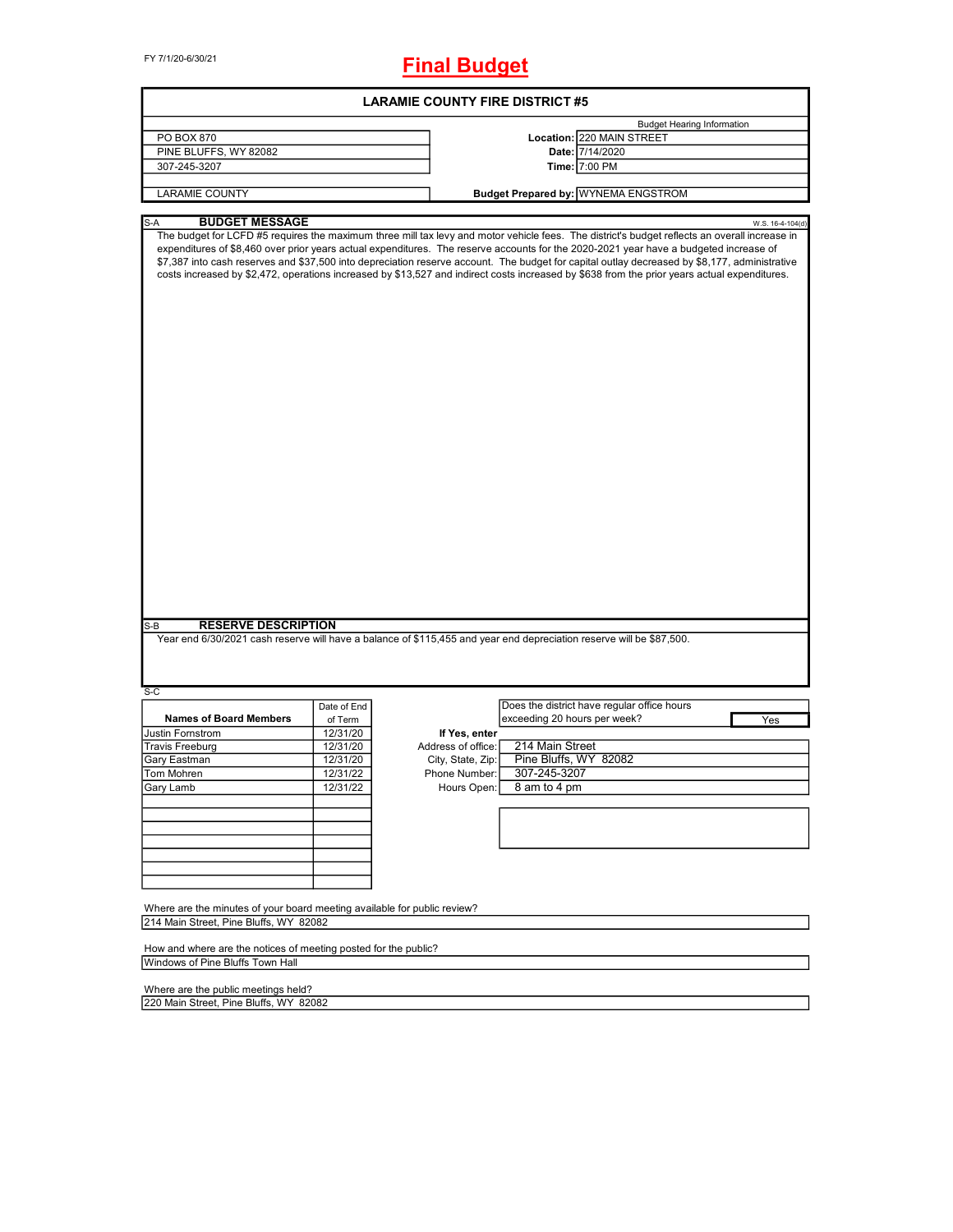### **FINAL BUDGET SUMMARY**

|       | <b>OVERVIEW</b>                                             | 2018-2019<br>Actual | 2019-2020<br>Estimated | 2020-2021<br>Proposed | Final Approval |
|-------|-------------------------------------------------------------|---------------------|------------------------|-----------------------|----------------|
|       |                                                             |                     |                        |                       |                |
| $S-1$ | <b>Total Budgeted Expenditures</b>                          | \$110,906           | \$86,340               | \$94,300              | \$94,800       |
| $S-2$ | <b>Total Principal to Pay on Debt</b>                       | \$0                 | \$0                    | \$0                   | \$0            |
| $S-3$ | <b>Total Change to Restricted Funds</b>                     | \$0                 | \$82,430               | \$75,364              | \$44,887       |
|       |                                                             |                     |                        |                       |                |
| $S-4$ | <b>Total General Fund and Forecasted Revenues Available</b> | \$400.382           | \$375,595              | \$279,618             | \$289,813      |
| $S-5$ | Amount requested from County Commissioners                  | \$107,813           | \$112,603              | \$112,312             | \$112,312      |
| $S-6$ |                                                             |                     |                        |                       |                |
|       | <b>Additional Funding Needed:</b>                           |                     |                        | \$0                   | \$0            |

|                   | <b>REVENUE SUMMARY</b>                       | 2018-2019<br>Actual | 2019-2020<br>Estimated | 2020-2021<br>Proposed | <b>Final Approval</b>           |
|-------------------|----------------------------------------------|---------------------|------------------------|-----------------------|---------------------------------|
|                   |                                              |                     |                        |                       |                                 |
| $S-7$             | <b>Operating Revenues</b>                    | \$0                 | \$0                    | \$0                   | \$0                             |
| $S-8$             | Tax levy (From the County Treasurer)         | \$86,256            | \$90,613               | \$90,574              | \$90,574                        |
| $S-9$             | <b>Government Support</b>                    | \$30.000            | \$0                    | \$0                   | \$0                             |
| $S-10$            | Grants                                       | \$0                 | \$0                    | \$0                   | \$0                             |
| $S-11$            | Other County Support (Not from Co. Treas.)   | \$21,557            | \$21,990               | \$21,738              | \$21,738                        |
| $S-12$            | <b>Miscellaneous</b>                         | \$4,470             | \$4,893                | \$4,200               | \$4,600                         |
| $S-13$            | <b>Other Forecasted Revenue</b>              | \$0                 | \$0                    | \$0                   | \$0                             |
|                   |                                              |                     |                        |                       |                                 |
| $S-14$            | <b>Total Revenue</b>                         | \$142,283           | \$117.496              | \$116.512             | \$116.912                       |
| FY 7/1/20-6/30/21 |                                              |                     |                        |                       | LARAMIE COUNTY FIRE DISTRICT #5 |
|                   | <b>EXPENDITURE SUMMARY</b>                   | 2018-2019           | 2019-2020              | 2020-2021             |                                 |
|                   |                                              | Actual              | Estimated              | Proposed              | Final Approval                  |
|                   |                                              |                     |                        |                       |                                 |
| $S-15$            | <b>Capital Outlay</b>                        | \$51,086            | \$24.177               | \$16,000              | \$16,000                        |
| $S-16$            | <b>Interest and Fees On Debt</b>             | \$0                 | \$0                    | \$0                   | \$0                             |
| $S-17$            | <b>Administration</b>                        | \$6,958             | \$4,527                | \$7,000               | \$7,000                         |
| $S-18$            | <b>Operations</b>                            | \$38,827            | \$44,073               | \$57,600              | \$57,600                        |
| $S-19$            | <b>Indirect Costs</b>                        | \$14,035            | \$13,562               | \$13,700              | \$14,200                        |
| <b>S-20R</b>      | <b>Expenditures paid by Reserves</b>         | \$0                 | \$0                    | \$0                   | \$0                             |
| $S-20$            | <b>Total Expenditures</b>                    | \$110,906           | \$86,340               | \$94,300              | \$94.800                        |
|                   |                                              |                     |                        |                       |                                 |
|                   | <b>DEBT SUMMARY</b>                          | 2018-2019           | 2019-2020              | 2020-2021             | <b>Final Approval</b>           |
|                   |                                              | Actual              | Estimated              | Proposed              |                                 |
|                   |                                              | \$0                 | \$0                    | \$0                   |                                 |
| $S-21$            | <b>Principal Paid on Debt</b>                |                     |                        |                       | \$0                             |
|                   |                                              | 2018-2019           | 2019-2020              | 2020-2021             |                                 |
|                   | <b>CASH AND INVESTMENTS</b>                  | Actual              | Estimated              | Proposed              | <b>Final Approval</b>           |
|                   |                                              |                     |                        |                       |                                 |
| $S-22$            | TOTAL GENERAL FUNDS                          | \$258,099           | \$258,099              | \$163,106             | \$172,901                       |
|                   |                                              |                     |                        |                       |                                 |
|                   | <b>Summary of Reserve Funds</b>              |                     |                        |                       |                                 |
| $S-23$            | <b>Beginning Balance in Reserve Accounts</b> |                     |                        |                       |                                 |
| $S-24$            | a. Sinking and Debt Service Funds            | \$0                 | \$0                    | \$0                   | \$0                             |
| $S-25$            | b. Reserves                                  | \$75,638            | \$75,638               | \$158,068             | \$158,068                       |
| $S-26$            | c. Bond Funds                                | \$0                 | \$0                    | \$0                   | \$0                             |
|                   | Total Reserves (a+b+c)                       | \$75,638            | \$75,638               | \$158,068             | $\overline{$}158,068$           |
| $S-27$            | Amount to be added                           |                     |                        |                       |                                 |
| $S-28$            | a. Sinking and Debt Service Funds            | \$0                 | \$0                    | \$0                   | \$0                             |
| $S-29$            | b. Reserves                                  | \$0                 | \$82,430               | \$75,364              | \$44,887                        |
| $S-30$            | c. Bond Funds                                | \$0                 | \$0                    | \$0                   | \$0                             |
|                   | Total to be added (a+b+c)                    | \$0                 | \$82,430               | \$75,364              | \$44,887                        |
| $S-31$            | <b>Subtotal</b>                              | \$75,638            | \$158,068              | \$233,432             | \$202,955                       |
| $S-32$            | Less Total to be spent                       | \$0                 | \$0                    | \$0                   | \$0                             |
| $S-33$            | TOTAL RESERVES AT END OF FISCAL YEAR         | \$75,638            | \$158,068              | \$233,432             | \$202,955                       |
|                   |                                              |                     |                        |                       |                                 |

*Budget Officer / District Official (if not same as "Submitted by")*

7/14/2020 Justin Fornstrom Date adopted by Special District

*End of Summary*

| <b>DISTRICT ADDRESS: PO BOX 870</b> |                       |
|-------------------------------------|-----------------------|
|                                     | PINE BLUFFS, WY 82082 |

**DISTRICT ADDRESS:** PO BOX 870 **PREPARED BY:** WYNEMA ENGSTROM

**DISTRICT PHONE:** 307-245-3207

1/23/19 *Form approved by Wyoming Department of Audit, Public Funds Division Prepared in compliance with the Uniform Municipal Fiscal Procedures Act (W.S. 16-4-101 through 124) as it applies.*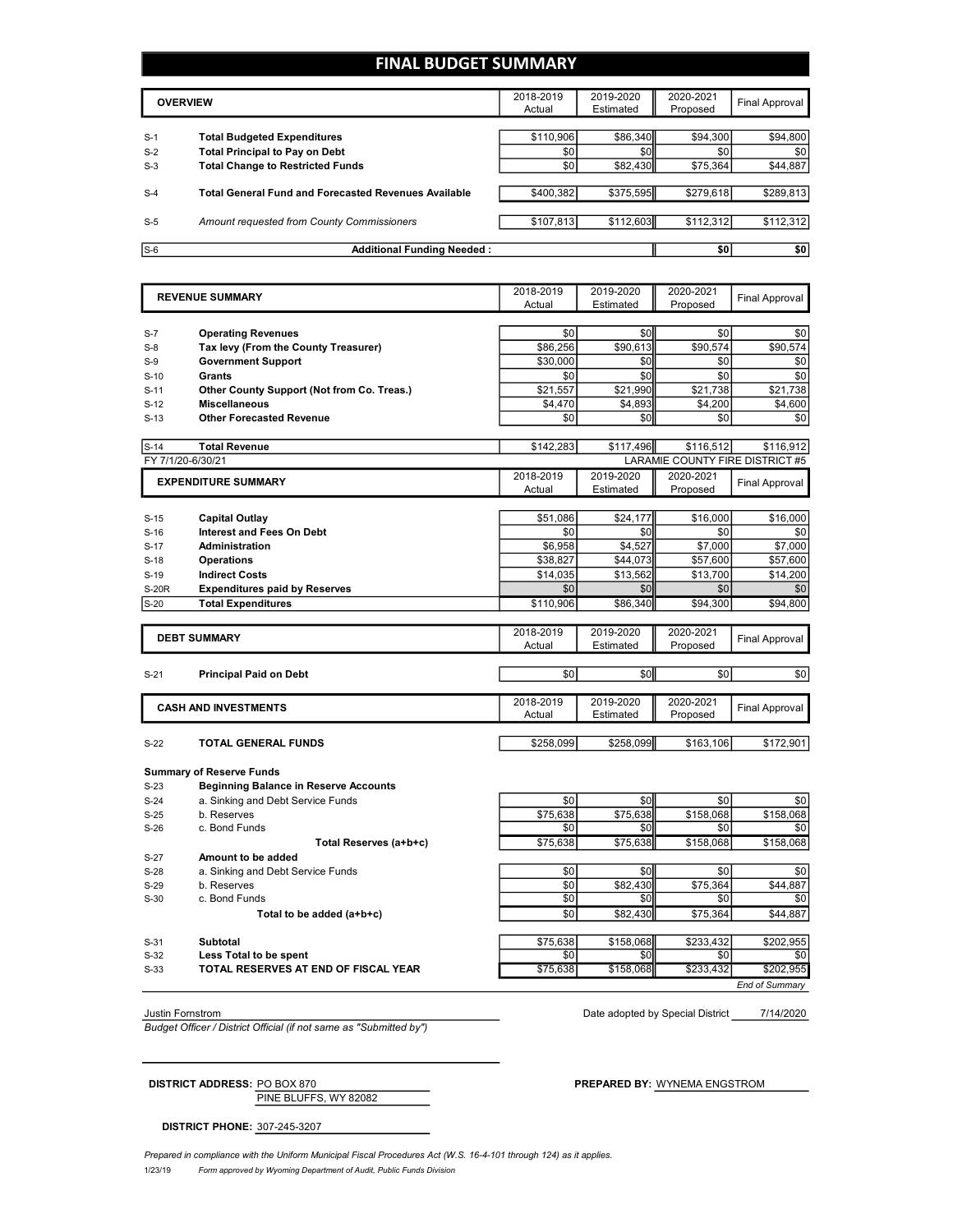## **Final Budget**

LARAMIE COUNTY FIRE DISTRICT #5

R-6.5

**FYE** 6/30/2021

|                  | <b>NAME OF DISTRICT/BOARD</b>                        |               |                     |                        |                       | $-0.001$              |
|------------------|------------------------------------------------------|---------------|---------------------|------------------------|-----------------------|-----------------------|
|                  | PROPERTY TAXES AND ASSESSMENTS                       |               |                     |                        |                       |                       |
|                  |                                                      |               | 2018-2019<br>Actual | 2019-2020<br>Estimated | 2020-2021<br>Proposed | <b>Final Approval</b> |
| $R-1$            | <b>Property Taxes and Assessments Received</b>       |               |                     |                        |                       |                       |
| $R-1.1$          | Tax Levy (From the County Treasurer)                 |               | \$86,256            | \$90,613               | \$90,574              | \$90,574              |
| $R-1.2$          | <b>Other County Support</b>                          |               | \$21,557            | \$21,990               | \$21,738              | \$21,738              |
|                  | <b>FORECASTED REVENUE</b>                            |               |                     |                        |                       |                       |
|                  |                                                      |               | 2018-2019<br>Actual | 2019-2020<br>Estimated | 2020-2021<br>Proposed | <b>Final Approval</b> |
| $R-2$            | <b>Revenues from Other Governments</b>               |               |                     |                        |                       |                       |
| $R-2.1$          | State Aid                                            |               |                     |                        |                       |                       |
| $R-2.2$          | Additional County Aid (non-treasurer)                |               | \$30,000            | \$0                    | \$0                   |                       |
| $R-2.3$          | City (or Town) Aid                                   |               |                     |                        |                       |                       |
| $R-2.4$          | Other (Specify)                                      |               |                     |                        |                       |                       |
| $R-2.5$          | <b>Total Government Support</b>                      |               | \$30,000            | \$0                    | \$0                   | \$0                   |
| $R-3$<br>$R-3.1$ | <b>Operating Revenues</b><br><b>Customer Charges</b> |               |                     |                        |                       |                       |
| $R-3.2$          | Sales of Goods or Services                           |               |                     |                        |                       |                       |
| $R-3.3$          | <b>Other Assessments</b>                             |               |                     |                        |                       |                       |
| $R-3.4$          | <b>Total Operating Revenues</b>                      |               | \$0                 | \$0                    | \$0                   | \$0                   |
| $R-4$            | Grants                                               |               |                     |                        |                       |                       |
| $R-4.1$          | <b>Direct Federal Grants</b>                         |               |                     |                        |                       |                       |
| $R-4.2$          | Federal Grants thru State Agencies                   |               |                     |                        |                       |                       |
| $R-4.3$          | <b>Grants from State Agencies</b>                    |               |                     |                        |                       |                       |
| $R-4.4$          | <b>Total Grants</b>                                  |               | $\overline{50}$     | \$0                    | $\sqrt{6}$            | $\overline{50}$       |
| $R-5$            | <b>Miscellaneous Revenue</b>                         |               |                     |                        |                       |                       |
| $R-5.1$          | Interest                                             |               | \$2,270             | \$2,393                | \$2,000               | \$2,400               |
| $R-5.2$          | Other: Specify                                       | Rental Income | \$2,200             | \$2,455                | \$2,200               | \$2,200               |
| $R-5.3$          | Other: See Additional                                |               |                     | \$45                   |                       |                       |
| $R-5.4$          | <b>Total Miscellaneous</b>                           |               | \$4,470             | \$4,893                | \$4,200               | \$4,600               |
| $R-5.5$          | <b>Total Forecasted Revenue</b>                      |               | \$34,470            | \$4,893                | \$4,200               | \$4,600               |
| $R-6$            | <b>Other Forecasted Revenue</b>                      |               |                     |                        |                       |                       |
| $R-6.1$          | a. Other past due-as estimated by Co. Treas.         |               |                     |                        |                       |                       |
| $R-6.2$          | b. Other forecasted revenue (specify):               |               |                     |                        |                       |                       |
| $R-6.3$          |                                                      |               |                     |                        |                       |                       |
| $R-6.4$          |                                                      |               |                     |                        |                       |                       |

R-6.6 **Total Other Forecasted Revenue (a+b)** \$0 \$0 \$0 \$0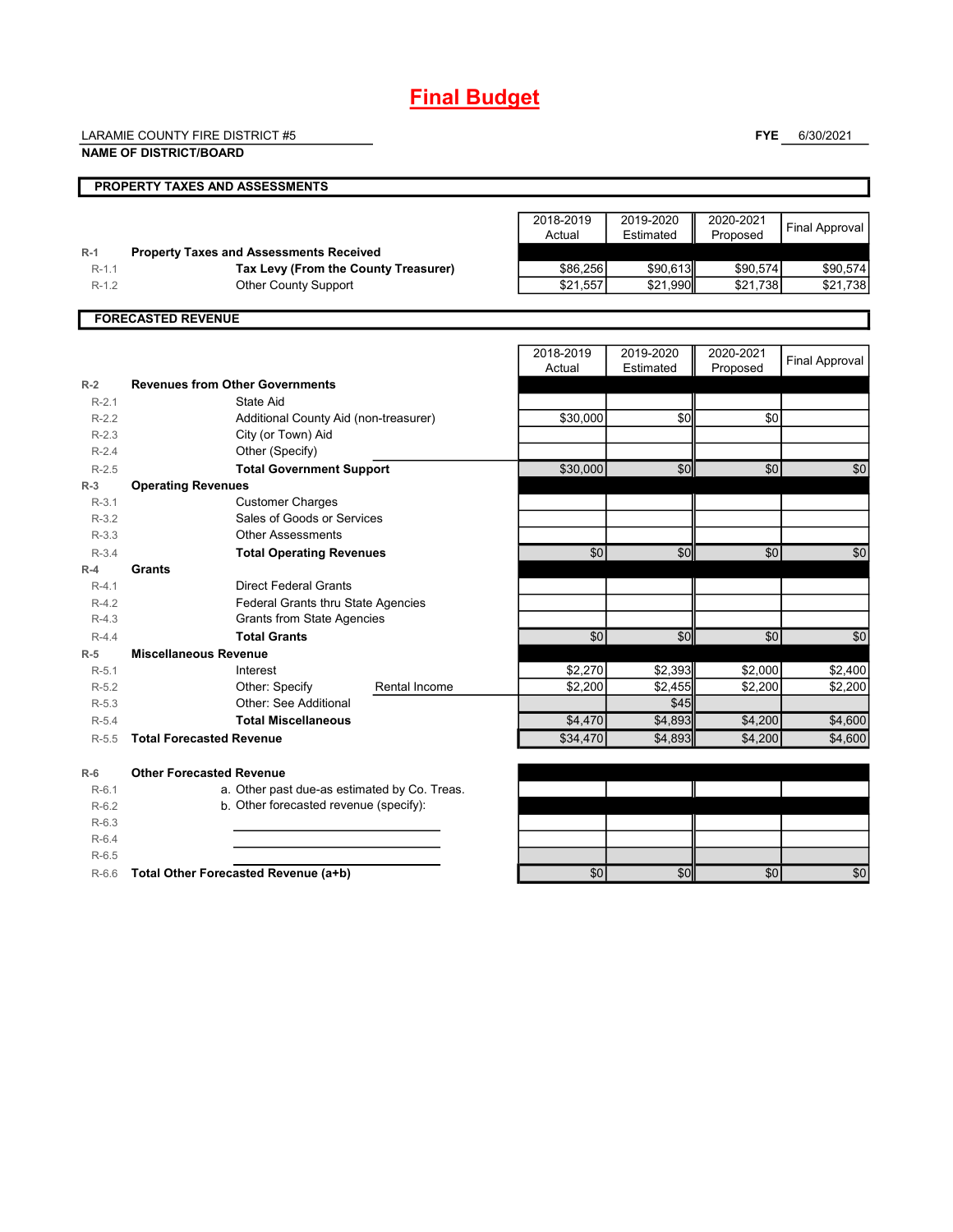### **CAPITAL OUTLAY BUDGET**

| E-1       | <b>Capital Outlay</b> |                         |
|-----------|-----------------------|-------------------------|
| $E - 1.1$ |                       | <b>Real Property</b>    |
| $F-12$    |                       | Vehicles                |
| $F-1.3$   |                       | <b>Office Equipment</b> |
| $F - 1.4$ |                       | Other (Specify)         |
| $F-1.5$   |                       | Fire fighting equipment |
| $F-16$    |                       |                         |
| $F-17$    |                       |                         |
| $F-1.8$   | TOTAL CAPITAL OUTLAY  |                         |

|         |                             |                         | 2018-2019 | 2019-2020 | 2020-2021 |                |
|---------|-----------------------------|-------------------------|-----------|-----------|-----------|----------------|
|         |                             |                         | Actual    | Estimated | Proposed  | Final Approval |
|         | <b>Capital Outlay</b>       |                         |           |           |           |                |
| $E-1.1$ |                             | <b>Real Property</b>    |           |           |           |                |
| $E-1.2$ |                             | Vehicles                | \$40,000  | \$0       | \$0       |                |
| $E-1.3$ |                             | Office Equipment        |           |           |           |                |
| $E-1.4$ |                             | Other (Specify)         |           |           |           |                |
| $E-1.5$ |                             | Fire fighting equipment | \$11,086  | \$24,177  | \$16,000  | \$16,000       |
| $E-1.6$ |                             |                         |           |           |           |                |
| $E-1.7$ |                             |                         |           |           |           |                |
| $E-1.8$ | <b>TOTAL CAPITAL OUTLAY</b> |                         | \$51,086  | \$24,177  | \$16,000  | \$16,000       |

### **ADMINISTRATION BUDGET**

|           |                                      |                                 | Actual  | Estimated | Proposed |
|-----------|--------------------------------------|---------------------------------|---------|-----------|----------|
| $E-2$     | <b>Personnel Services</b>            |                                 |         |           |          |
| $E - 2.1$ |                                      | Administrator                   |         |           |          |
| $E-2.2$   |                                      | Secretary                       |         |           |          |
| $E-2.3$   |                                      | Clerical                        |         |           |          |
| $E-2.4$   |                                      | Other (Specify)                 |         |           |          |
| $E-2.5$   |                                      |                                 |         |           |          |
| $E-2.6$   |                                      |                                 |         |           |          |
| $E - 2.7$ |                                      |                                 |         |           |          |
| $E-3$     | <b>Board Expenses</b>                |                                 |         |           |          |
| $E - 3.1$ |                                      | Travel                          |         |           |          |
| $E - 3.2$ |                                      | Mileage                         |         |           |          |
| $E-3.3$   |                                      | Other (Specify)                 |         |           |          |
| $E - 3.4$ |                                      | <b>Annual Board Meeting</b>     | \$750   | \$0       | \$750    |
| $E-3.5$   |                                      |                                 |         |           |          |
| $E - 3.6$ |                                      |                                 |         |           |          |
| $E-4$     | <b>Contractual Services</b>          |                                 |         |           |          |
| $E-4.1$   |                                      | Legal                           |         |           |          |
| $E-4.2$   |                                      | Accounting/Auditing             | \$4,036 | \$3,813   | \$4,000  |
| $E-4.3$   |                                      | Other (Specify)                 |         |           |          |
| $E-4.4$   |                                      | <b>Election Judges</b>          | \$350   | \$0       | \$350    |
| $E-4.5$   |                                      | Cleaning                        | \$0     | \$460     | \$1,200  |
| $E-4.6$   |                                      |                                 |         |           |          |
| $E-5$     | <b>Other Administrative Expenses</b> |                                 |         |           |          |
| $E - 5.1$ |                                      | <b>Office Supplies</b>          | \$1,422 | \$125     | \$500    |
| $E-5.2$   |                                      | Office equipment, rent & repair |         |           |          |
| $E-5.3$   |                                      | Education                       |         |           |          |
| $E-5.4$   |                                      | Registrations                   |         |           |          |
| $E-5.5$   |                                      | Other (Specify)                 |         |           |          |
| $E - 5.6$ |                                      | Miscellaneous                   | \$192   | \$20      | \$0      |
| $E-5.7$   |                                      | Advertising                     | \$208   | \$110     | \$200    |
| $E - 5.8$ |                                      |                                 |         |           |          |
| $E-6$     | <b>TOTAL ADMINISTRATION</b>          |                                 | \$6,958 | \$4,527   | \$7,000  |

|                          |                                      | 2018-2019<br>Actual | 2019-2020<br>Estimated | 2020-2021<br>Proposed | <b>Final Approval</b> |
|--------------------------|--------------------------------------|---------------------|------------------------|-----------------------|-----------------------|
| 2                        | <b>Personnel Services</b>            |                     |                        |                       |                       |
| $E - 2.1$                | Administrator                        |                     |                        |                       |                       |
| $E - 2.2$                | Secretary                            |                     |                        |                       |                       |
| $E - 2.3$                | Clerical                             |                     |                        |                       |                       |
| $E - 2.4$                | Other (Specify)                      |                     |                        |                       |                       |
| $E-2.5$                  |                                      |                     |                        |                       |                       |
| $E - 2.6$                |                                      |                     |                        |                       |                       |
| $E - 2.7$                |                                      |                     |                        |                       |                       |
| $\overline{\phantom{0}}$ | <b>Board Expenses</b>                |                     |                        |                       |                       |
| $E - 3.1$                | Travel                               |                     |                        |                       |                       |
| $E - 3.2$                | Mileage                              |                     |                        |                       |                       |
| $E - 3.3$                | Other (Specify)                      |                     |                        |                       |                       |
| $E - 3.4$                | <b>Annual Board Meeting</b>          | \$750               | \$0                    | \$750                 | \$750                 |
| $E-3.5$                  |                                      |                     |                        |                       |                       |
| $E - 3.6$                |                                      |                     |                        |                       |                       |
| ı.                       | <b>Contractual Services</b>          |                     |                        |                       |                       |
| $E - 4.1$                | Legal                                |                     |                        |                       |                       |
| $E-4.2$                  | Accounting/Auditing                  | \$4,036             | \$3,813                | \$4,000               | \$4,000               |
| $E - 4.3$                | Other (Specify)                      |                     |                        |                       |                       |
| $E - 4.4$                | Election Judges                      | \$350               | \$0                    | \$350                 | \$350                 |
| $E-4.5$                  | Cleaning                             | \$0                 | \$460                  | \$1,200               | \$1,200               |
| $E - 4.6$                |                                      |                     |                        |                       |                       |
| 5                        | <b>Other Administrative Expenses</b> |                     |                        |                       |                       |
| $E - 5.1$                | <b>Office Supplies</b>               | \$1,422             | \$125                  | \$500                 | \$500                 |
| $E - 5.2$                | Office equipment, rent & repair      |                     |                        |                       |                       |
| $E - 5.3$                | Education                            |                     |                        |                       |                       |
| $E - 5.4$                | Registrations                        |                     |                        |                       |                       |
| $E - 5.5$                | Other (Specify)                      |                     |                        |                       |                       |
| $E - 5.6$                | Miscellaneous                        | \$192               | \$20                   | \$0                   |                       |
| $E - 5.7$                | Advertising                          | \$208               | \$110                  | \$200                 | \$200                 |
| $E - 5.8$                |                                      |                     |                        |                       |                       |
| ŝ                        | <b>TOTAL ADMINISTRATION</b>          | \$6,958             | \$4,527                | \$7,000               | \$7,000               |
|                          |                                      |                     |                        |                       |                       |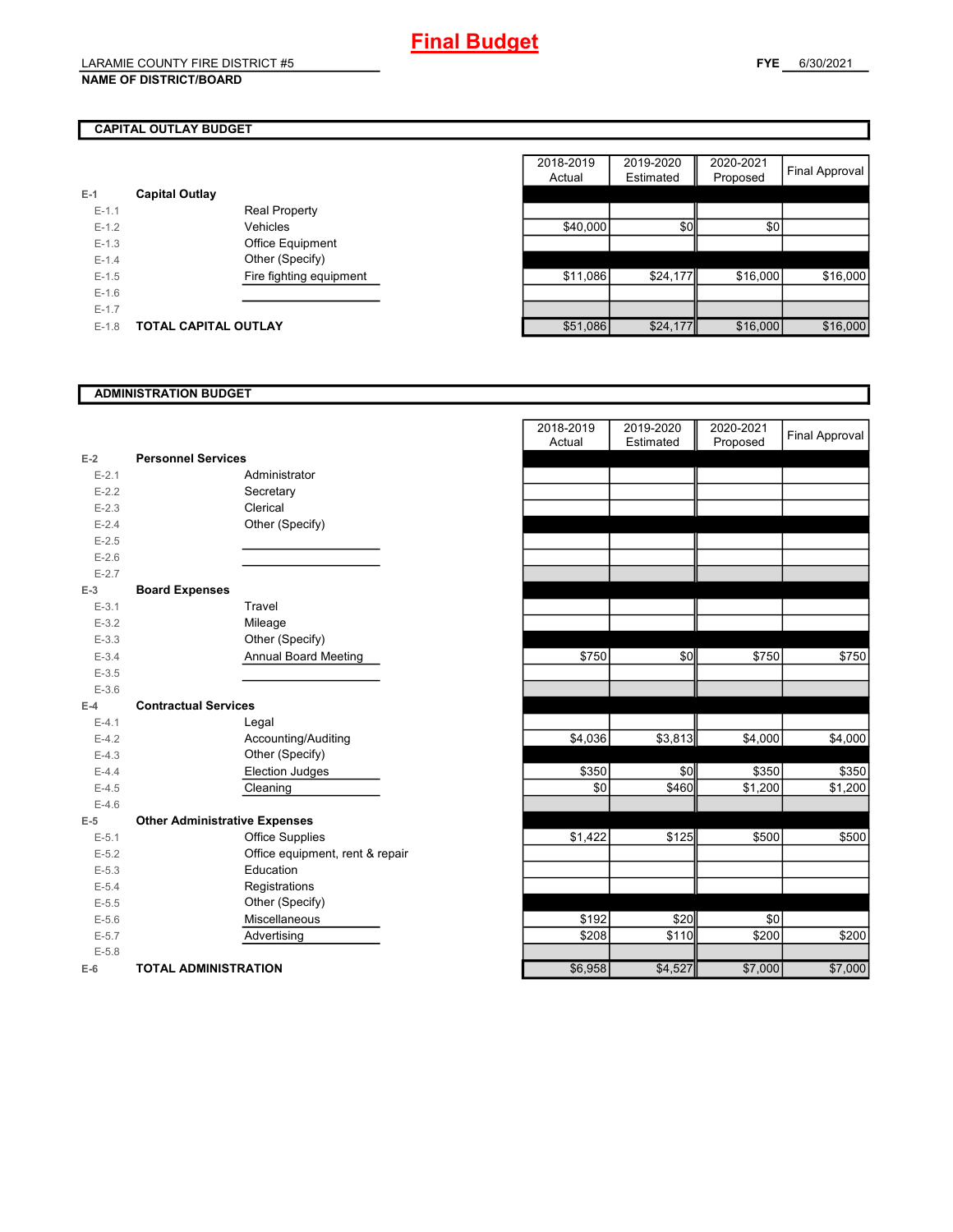### **OPERATIONS BUDGET**

| $E-7$     | <b>Personnel Services</b>              |          |          |          |          |
|-----------|----------------------------------------|----------|----------|----------|----------|
| $E - 7.1$ | Wages--Operations                      |          |          |          |          |
| $E - 7.2$ | <b>Service Contracts</b>               |          |          |          |          |
| $E - 7.3$ | Other (Specify)                        |          |          |          |          |
| $E - 7.4$ |                                        |          |          |          |          |
| $E - 7.5$ |                                        |          |          |          |          |
| $E - 7.6$ |                                        |          |          |          |          |
| $E-8$     | <b>Travel</b>                          |          |          |          |          |
| $E-8.1$   | Mileage                                | \$123    | \$54     | \$300    | \$300    |
| $E-8.2$   | Other (Specify)                        |          |          |          |          |
| $E-8.3$   | Lodging                                | \$1,349  | \$922    | \$1,500  | \$1,500  |
| $E-8.4$   | Meals                                  | \$398    | \$0      | \$500    | \$500    |
| $E - 8.5$ |                                        |          |          |          |          |
| $E-9$     | <b>Operating supplies (List)</b>       |          |          |          |          |
| $E-9.1$   | Repairs/Maintenance                    | \$1,891  | \$0      | \$1,000  | \$1,000  |
| $E-9.2$   | Supplies                               | \$1,869  | \$10,107 | \$14,000 | \$14,000 |
| $E-9.3$   | Gas/Oil                                | \$6,622  | \$3,315  | \$5,000  | \$5,000  |
| $E-9.4$   | Fire Hose, Flares Etc                  | \$6,457  | \$6,625  | \$2,000  | \$2,000  |
| $E-9.5$   |                                        |          |          |          |          |
| $E-10$    | <b>Program Services (List)</b>         |          |          |          |          |
| $E-10.1$  | <b>Truck Maintenance</b>               | \$15,489 | \$13,124 | \$10,000 | \$10,000 |
| $E-10.2$  |                                        |          |          |          |          |
| $E-10.3$  |                                        |          |          |          |          |
| $E-10.4$  |                                        |          |          |          |          |
| $E-10.5$  |                                        |          |          |          |          |
| $E-11$    | <b>Contractual Arrangements (List)</b> |          |          |          |          |
| $E-11.1$  | Dispatcher                             | \$2,218  | \$810    | \$2,000  | \$2,000  |
| $E-11.2$  | <b>Equipment Testing</b>               | \$1,441  | \$5,803  | \$6,000  | \$6,000  |
| $E-11.3$  |                                        |          |          |          |          |
| $E-11.4$  |                                        |          |          |          |          |
| $E-11.5$  |                                        |          |          |          |          |
| $E-12$    | <b>Other operations (Specify)</b>      |          |          |          |          |
| $E-12.1$  | <b>Building Utilities</b>              | \$870    | \$2,782  | \$3,100  | \$3,100  |
| $E-12.2$  | <b>Building Repairs</b>                | \$0      | \$78     | \$10,000 | \$10,000 |
| $E-12.3$  | Training                               | \$0      | \$200    | \$2,000  | \$2,000  |
| $E-12.4$  | Registrations                          | \$100    | \$153    | \$200    | \$200    |
| $E-12.5$  | see additional details                 |          | \$100    |          |          |
| $E-13$    | <b>TOTAL OPERATIONS</b>                | \$38,827 | \$44,073 | \$57,600 | \$57,600 |

|           |                                        | 2018-2019<br>Actual | 2019-2020<br>Estimated | 2020-2021<br>Proposed | <b>Final Approval</b> |
|-----------|----------------------------------------|---------------------|------------------------|-----------------------|-----------------------|
| 7         | <b>Personnel Services</b>              |                     |                        |                       |                       |
| $E - 7.1$ | <b>Wages--Operations</b>               |                     |                        |                       |                       |
| $E - 7.2$ | <b>Service Contracts</b>               |                     |                        |                       |                       |
| $E - 7.3$ | Other (Specify)                        |                     |                        |                       |                       |
| $E - 7.4$ |                                        |                     |                        |                       |                       |
| $E - 7.5$ |                                        |                     |                        |                       |                       |
| $E - 7.6$ |                                        |                     |                        |                       |                       |
| 8         | Travel                                 |                     |                        |                       |                       |
| $E-8.1$   | Mileage                                | \$123               | \$54                   | \$300                 | \$300                 |
| $E - 8.2$ | Other (Specify)                        |                     |                        |                       |                       |
| $E-8.3$   | Lodging                                | \$1,349             | \$922                  | \$1,500               | \$1,500               |
| $E - 8.4$ | Meals                                  | \$398               | \$0                    | \$500                 | \$500                 |
| $E - 8.5$ |                                        |                     |                        |                       |                       |
| 9         | <b>Operating supplies (List)</b>       |                     |                        |                       |                       |
| $E-9.1$   | Repairs/Maintenance                    | \$1,891             | \$0                    | \$1,000               | \$1,000               |
| $E-9.2$   | Supplies                               | \$1,869             | \$10,107               | \$14,000              | \$14,000              |
| $E - 9.3$ | Gas/Oil                                | \$6,622             | \$3,315                | \$5,000               | \$5,000               |
| $E - 9.4$ | Fire Hose, Flares Etc                  | \$6,457             | \$6,625                | \$2,000               | \$2,000               |
| $E-9.5$   |                                        |                     |                        |                       |                       |
| 10        | <b>Program Services (List)</b>         |                     |                        |                       |                       |
| $E-10.1$  | <b>Truck Maintenance</b>               | \$15,489            | \$13,124               | \$10,000              | \$10,000              |
| $E-10.2$  |                                        |                     |                        |                       |                       |
| $E-10.3$  |                                        |                     |                        |                       |                       |
| $E-10.4$  |                                        |                     |                        |                       |                       |
| $E-10.5$  |                                        |                     |                        |                       |                       |
| 11        | <b>Contractual Arrangements (List)</b> |                     |                        |                       |                       |
| $E-11.1$  | Dispatcher                             | \$2,218             | \$810                  | \$2,000               | \$2,000               |
| $E-11.2$  | <b>Equipment Testing</b>               | \$1,441             | \$5,803                | \$6,000               | \$6,000               |
| $E-11.3$  |                                        |                     |                        |                       |                       |
| $E-11.4$  |                                        |                     |                        |                       |                       |
| $E-11.5$  |                                        |                     |                        |                       |                       |
| 12        | <b>Other operations (Specify)</b>      |                     |                        |                       |                       |
| $E-12.1$  | <b>Building Utilities</b>              | \$870               | \$2,782                | \$3,100               | \$3,100               |
| $E-12.2$  | <b>Building Repairs</b>                | \$0                 | \$78                   | \$10,000              | \$10,000              |
| $E-12.3$  | Training                               | \$0                 | \$200                  | \$2,000               | \$2,000               |
| $E-12.4$  | Registrations                          | \$100               | \$153                  | \$200                 | \$200                 |
| $E-12.5$  | see additional details                 |                     | \$100                  |                       |                       |
| 13        | TOTAL OPERATIONS                       | \$38.827            | \$44,073               | \$5760                | \$5760                |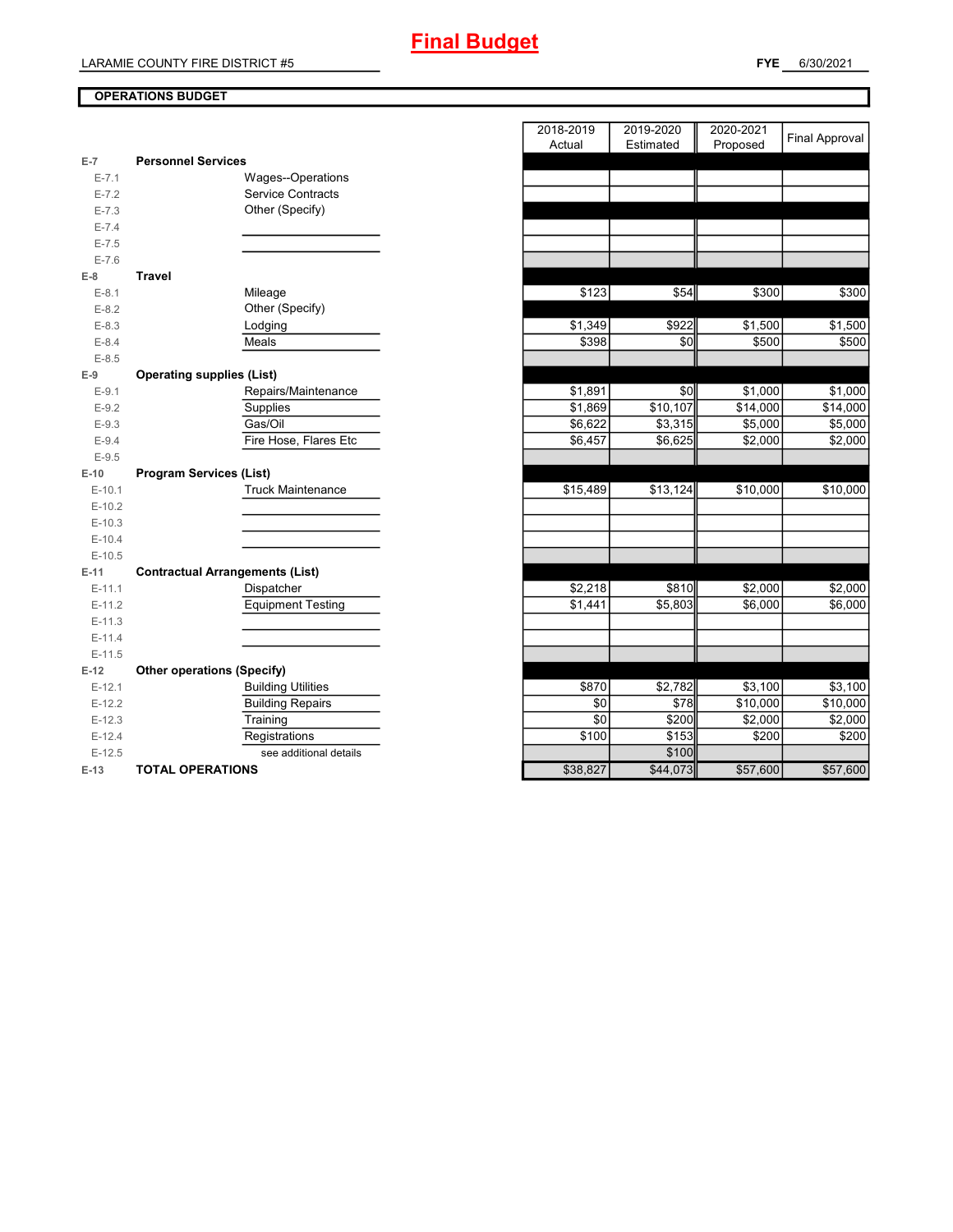### **INDIRECT COSTS BUDGET**

|          |                             |                               | Auuai    |
|----------|-----------------------------|-------------------------------|----------|
| $E-14$   | Insurance                   |                               |          |
| $E-14.1$ |                             | Liability                     | \$7,257  |
| $E-14.2$ |                             | <b>Buildings and vehicles</b> |          |
| $E-14.3$ |                             | Equipment                     | \$340    |
| $E-14.4$ |                             | Other (Specify)               |          |
| $E-14.5$ |                             |                               |          |
| $E-14.6$ |                             |                               |          |
| $E-14.7$ |                             |                               |          |
| $E-15$   | Indirect payroll costs:     |                               |          |
| $E-15.1$ |                             | FICA (Social Security) taxes  |          |
| $E-15.2$ |                             | <b>Workers Compensation</b>   | \$3,153  |
| $E-15.3$ |                             | Unemployment Taxes            | \$0      |
| $E-15.4$ |                             | Retirement                    | \$3,285  |
| $E-15.5$ |                             | <b>Health Insurance</b>       |          |
| $E-15.6$ |                             | Other (Specify)               |          |
| $E-15.7$ |                             |                               |          |
| $E-15.8$ |                             |                               |          |
| $E-15.9$ |                             |                               |          |
|          |                             |                               |          |
| $E-17$   | <b>TOTAL INDIRECT COSTS</b> |                               | \$14,035 |

|          |                             |                              | 2018-2019 | 2019-2020 | 2020-2021 | Final Approval |
|----------|-----------------------------|------------------------------|-----------|-----------|-----------|----------------|
|          |                             |                              | Actual    | Estimated | Proposed  |                |
| 14       | Insurance                   |                              |           |           |           |                |
| $E-14.1$ |                             | Liability                    | \$7,257   | \$7,637   | \$7,300   | \$7,700        |
| $E-14.2$ |                             | Buildings and vehicles       |           |           |           |                |
| $E-14.3$ |                             | Equipment                    | \$340     |           | \$400     | \$400          |
| $E-14.4$ |                             | Other (Specify)              |           |           |           |                |
| $E-14.5$ |                             |                              |           |           |           |                |
| $E-14.6$ |                             |                              |           |           |           |                |
| $E-14.7$ |                             |                              |           |           |           |                |
| 15       | Indirect payroll costs:     |                              |           |           |           |                |
| $E-15.1$ |                             | FICA (Social Security) taxes |           |           |           |                |
| $E-15.2$ |                             | <b>Workers Compensation</b>  | \$3,153   | \$2,805   | \$3,000   | \$3,000        |
| $E-15.3$ |                             | <b>Unemployment Taxes</b>    | \$0       |           |           |                |
| $E-15.4$ |                             | Retirement                   | \$3,285   | \$3,120   | \$3,000   | \$3,100        |
| $E-15.5$ |                             | Health Insurance             |           |           |           |                |
| $E-15.6$ |                             | Other (Specify)              |           |           |           |                |
| $E-15.7$ |                             |                              |           |           |           |                |
| $E-15.8$ |                             |                              |           |           |           |                |
| $E-15.9$ |                             |                              |           |           |           |                |
|          |                             |                              |           |           |           |                |
| 17       | <b>TOTAL INDIRECT COSTS</b> |                              | \$14,035  | \$13,562  | \$13,700  | \$14,200       |

### **DEBT SERVICE BUDGET**

|         |                           | 2018-2019 | 2019-2020 | 2020-2021 |                |
|---------|---------------------------|-----------|-----------|-----------|----------------|
|         |                           | Actual    | Estimated | Proposed  | Final Approval |
| $D-1$   | <b>Debt Service</b>       |           |           |           |                |
| $D-1.1$ | Principal                 |           |           |           |                |
| $D-1.2$ | Interest                  |           |           |           |                |
| $D-1.3$ | Fees                      |           |           |           |                |
| $D-2$   | <b>TOTAL DEBT SERVICE</b> | \$0       | \$0       | \$0       | \$0            |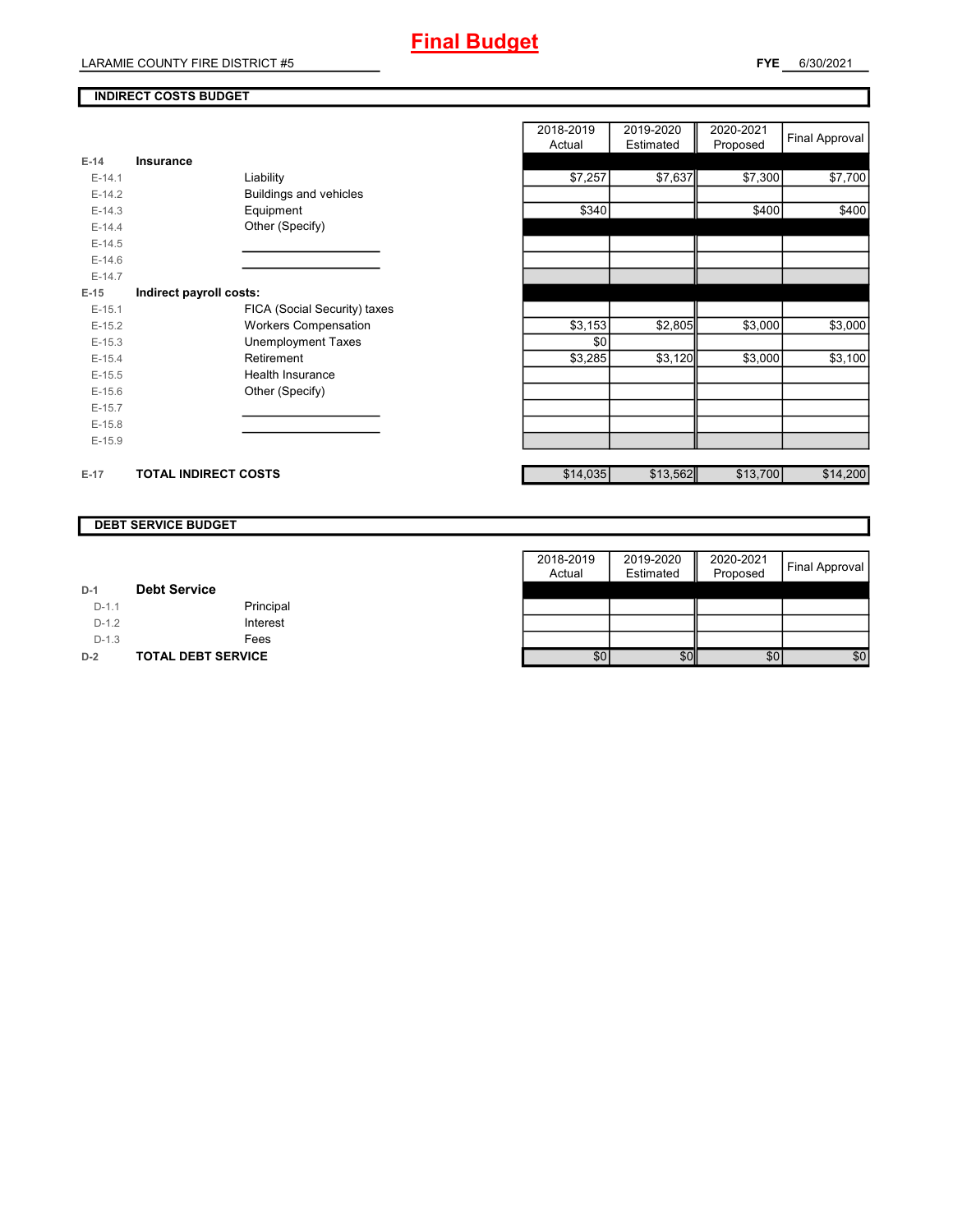### LARAMIE COUNTY FIRE DISTRICT #5

**C-1 Balances at Beginning of Fiscal Year**

**C-2 General Fund Reductions:**

### **GENERAL FUNDS**

| <b>GENERAL FUNDS</b> |                                                     |             |              |                  |                |
|----------------------|-----------------------------------------------------|-------------|--------------|------------------|----------------|
|                      |                                                     | End of Year | Beginning    | <b>Beginning</b> |                |
|                      |                                                     | 2018-2019   | 2019-2020    | 2020-2021        | Final Approval |
|                      | <b>Balances at Beginning of Fiscal Year</b>         | Actual      | Estimated    | Proposed         |                |
| $C-1.1$              | General Fund Checking Account Balance               | \$91        | <b>\$911</b> | \$794            | \$13,788       |
| $C-1.2$              | Savings and Investments Account Balance             | \$54,282    | \$54,282     |                  |                |
| $C-1.3$              | General Fund CD Balance                             | \$200.751   | \$200.751    | \$145.227        | \$156,190      |
| $C-1.4$              | All Other Funds                                     | \$2.975     | \$2.975      | \$17.085         | \$2,923        |
| $C-1.5$              | Reserves (From Below)                               | \$75,638    | \$75.638     | \$233,432        | \$202,955      |
| $C-1.6$              | <b>Total Estimated Cash and Investments on Hand</b> | \$333,737   | \$333,737    | \$396,538        | \$375,856      |

| $C-2.1$ | a. Unpaid bills at FYE                          | \$3,402   | \$3.402 <b>1</b> | \$4,170   | \$14.365  |
|---------|-------------------------------------------------|-----------|------------------|-----------|-----------|
| $C-2.2$ | b. Reserves                                     | \$75.638  | \$158.068        | \$233.432 | \$202,955 |
| $C-2.3$ | Total Deductions (a+b)                          | \$79,040  | \$161.470        | \$237.602 | \$217,320 |
| $C-2.4$ | <b>Estimated Non-Restricted Funds Available</b> | \$254,697 | \$172.267        | \$158.936 | \$158,536 |

#### **SINKING & DEBT SERVICE FUNDS**

| $C-3$    |                                                             | 2018-2019<br>Actual | 2019-2020<br>Estimated | 2020-2021<br>Proposed | Final Approval |
|----------|-------------------------------------------------------------|---------------------|------------------------|-----------------------|----------------|
| $C-3.1$  | Beginning Balance in Reserve Account (end of previous year) |                     | \$0                    | \$0                   |                |
| $C-3.2$  | Date of Reserve Approval in Minutes:                        |                     |                        |                       |                |
| $C-3.3$  | Amount to be added to the reserve                           |                     |                        |                       |                |
| $C-3.4$  | Date of Reserve Approval in Minutes:                        |                     |                        |                       |                |
| $C-3.5$  | SUB-TOTAL                                                   | \$0                 | \$0                    | \$0                   | \$0            |
| $C-3.6$  | Identify the amount and project to be spent                 |                     |                        |                       |                |
| $C-3.7$  | a.                                                          |                     |                        |                       |                |
| $C-3.8$  | b.                                                          |                     |                        |                       |                |
| $C-3.9$  |                                                             |                     |                        |                       |                |
| $C-3.10$ | Date of Reserve Approval in Minutes:                        |                     |                        |                       |                |
| $C-3.11$ | TOTAL CAPITAL OUTLAY (a+b+c)                                | \$0                 | \$0                    | \$0                   | \$0            |
| $C-3.12$ | Balance to be retained                                      | \$0                 | \$0                    | \$0                   | \$0            |
|          |                                                             |                     |                        |                       |                |

### **RESERVES**

| $C-4$    |                                                             |           | 2018-2019<br>Actual | 2019-2020<br>Estimated | 2020-2021<br>Proposed | Final Approval |
|----------|-------------------------------------------------------------|-----------|---------------------|------------------------|-----------------------|----------------|
| $C-4.1$  | Beginning Balance in Reserve Account (end of previous year) |           | \$75,638            | \$75,638               | \$158,068             | \$158,068      |
| $C-4.2$  | Date of Reserve Approval in Minutes:                        |           |                     |                        |                       |                |
| $C-4.3$  | Amount to be added to the reserve                           |           |                     | \$82,430               | \$75,364              | \$44,887       |
| $C-4.4$  | Date of Reserve Approval in Minutes:                        | 14-Jul-20 |                     |                        |                       |                |
| $C-4.5$  | SUB-TOTAL                                                   |           | \$75,638            | \$158.068              | \$233,432             | \$202.955      |
| $C-4.6$  | Identify the amount and project to be spent                 |           |                     |                        |                       |                |
| $C-4.7$  | a.                                                          |           |                     |                        |                       |                |
| $C-4.8$  | b.                                                          |           |                     |                        |                       |                |
| $C-4.9$  |                                                             |           |                     |                        |                       |                |
| $C-4.10$ | Date of Reserve Approval in Minutes:                        |           |                     |                        |                       |                |
| $C-4.11$ | TOTAL OTHER RESERVE OUTLAY (a+b+c)                          |           | \$0                 | \$0                    | \$0                   | \$0            |
| $C-4.12$ | Balance to be retained                                      |           | \$75,638            | \$158,068              | \$233,432             | \$202.955      |
|          |                                                             |           |                     |                        |                       |                |

### **BOND FUNDS**

|         |                                                             | 2018-2019 | 2019-2020        | 2020-2021 | Final Approval |
|---------|-------------------------------------------------------------|-----------|------------------|-----------|----------------|
| $C-5$   |                                                             | Actual    | Estimated        | Proposed  |                |
| $C-5.1$ | Beginning Balance in Reserve Account (end of previous year) |           | \$0              | \$0       |                |
| $C-5.2$ | Date of Reserve Approval in Minutes:                        |           |                  |           |                |
| $C-5.3$ | Amount to be added to the reserve                           |           |                  |           |                |
| $C-5.4$ | Date of Reserve Approval in Minutes:                        |           |                  |           |                |
| $C-5.5$ | SUB-TOTAL                                                   | \$0       | \$0 <sub>1</sub> | \$0       | \$0            |
| $C-5.6$ | Identify the amount and project to be spent                 |           |                  |           |                |
| $C-5.7$ | Date of Reserve Approval in Minutes:                        |           |                  |           |                |
| $C-5.8$ | Balance to be retained                                      | \$0       | \$0              | \$0       | \$0            |
|         |                                                             |           |                  |           |                |
| $C-5.9$ | TOTAL TO BE SPENT                                           | \$0       | \$0              | \$0       | \$0            |